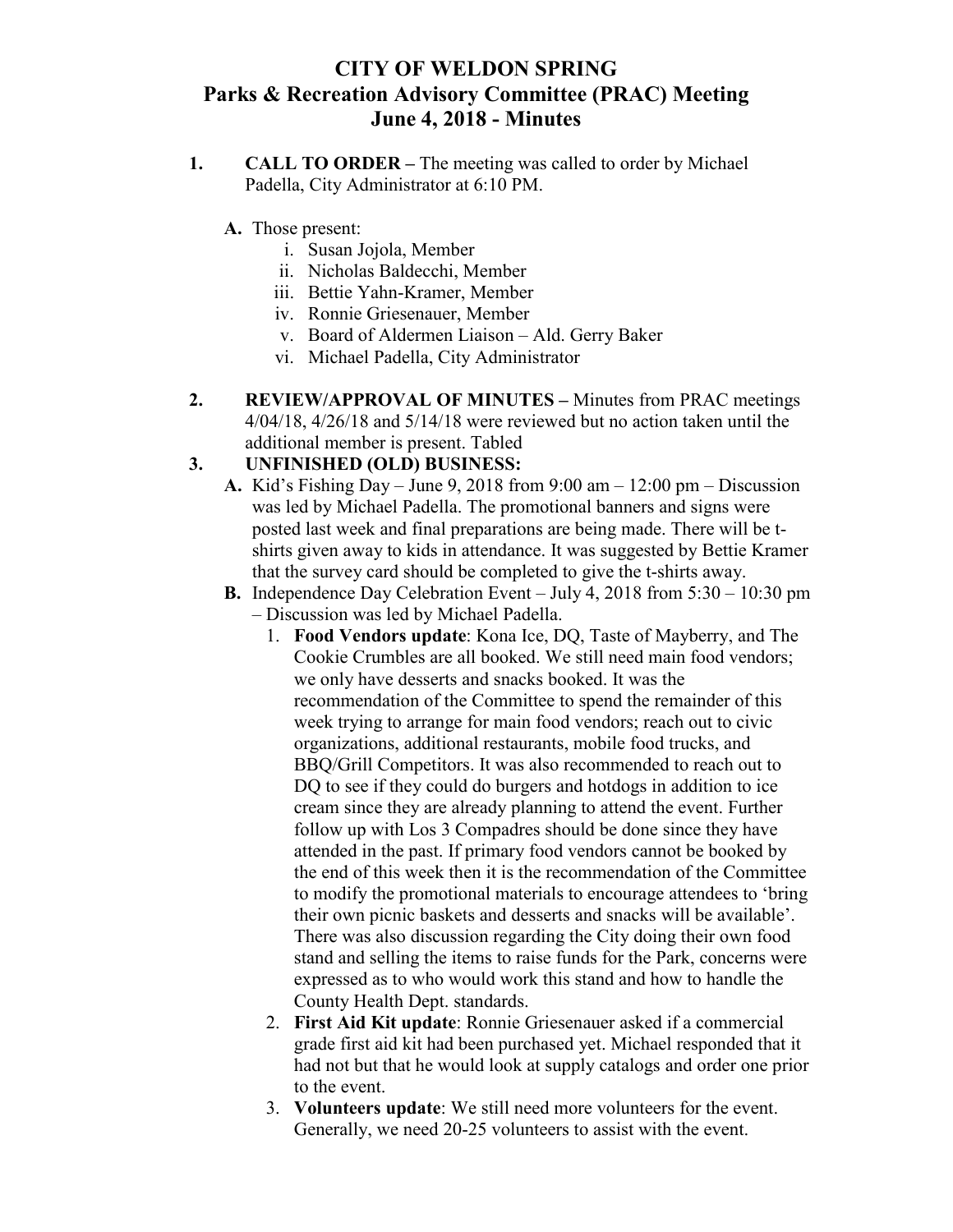- 4. **Event Activities update**: The inflatable bounce houses, magician, face painter, balloon artist and Cindy's Petting Zoo have all been booked and will be on hand for the event.
- 5. **Music update**: We still have not found a band to perform. We have a lead on a DJ and Michael Padella will be meeting with him tomorrow.
- 6. **Promotional Efforts**: Banners/signs will go up the 3rd week of June. Social media, the website and newsletter will all be promoting the event. Flyers will be revised based upon the food vendor situation and can be printed in-house. The Committee has been asked to help distribute the flyers to our local businesses once finalized. It was suggested that survey cards be developed and distributed during the event to obtain feedback from the community and collect email addresses. It was also suggested by Ald. Baker to utilize the subdivision HOA's for informational updates that can then be disseminated to the residents. It was suggested to prepare an 'Event Program Poster' on 11x17 paper to be posted around the event, this would take the place of individual handouts which tend to become litter.
- 7. **Arts & Crafts update**: The Committee did not believe that attempting to provide arts and crafts stations for the children was a good idea for this year, perhaps this can be revisited next year or for another type of event that is not as big.
- 8. **Future Event Preparation**: It was suggested that in the future the food vendors be booked well in advance as much as a year ahead of time.

## **4. NEW BUSINESS:**

- **A.** Nomination of Committee Officer Position(s) This item was tabled until the full membership is present.
- **B.** Other/Open Discussion from PRAC members
	- **i.** Bettie Kramer reported that Lindenwood University has a new Parks & Recreation degree program. There may be an opportunity to obtain interns that could assist the City with our Parks & Rec activities and initiatives. Bettie will forward contact info for Dr. Wright who heads this degree program for the school.
	- **ii.** The City Administrator reported that he had been contacted by a resident desiring to pursue a 'Park Bench Donation' in memory of her late father who was a resident of the City.
	- **iii.** Report from Board of Aldermen Liaison Ald. Baker reported that there may be an opportunity for the City to obtain new park land via the requirement for park land dedication when residential land is developed, he suggested that the Committee be mindful of this and make efforts to incorporate that into future park planning. He mentioned that the new County Park along Pitman Hill Rd. is scheduled to open in October of this year. He mentioned that there is a MU Extension Office for arborist that could be an additional resource to the City. He also reported that the Board voted to support a funding application to both the County Road Board and East-west Gateway Council of Govt's to make improvements to Sammelman Rd. and include a walking path along it.
	- **iv.** Questions and comments